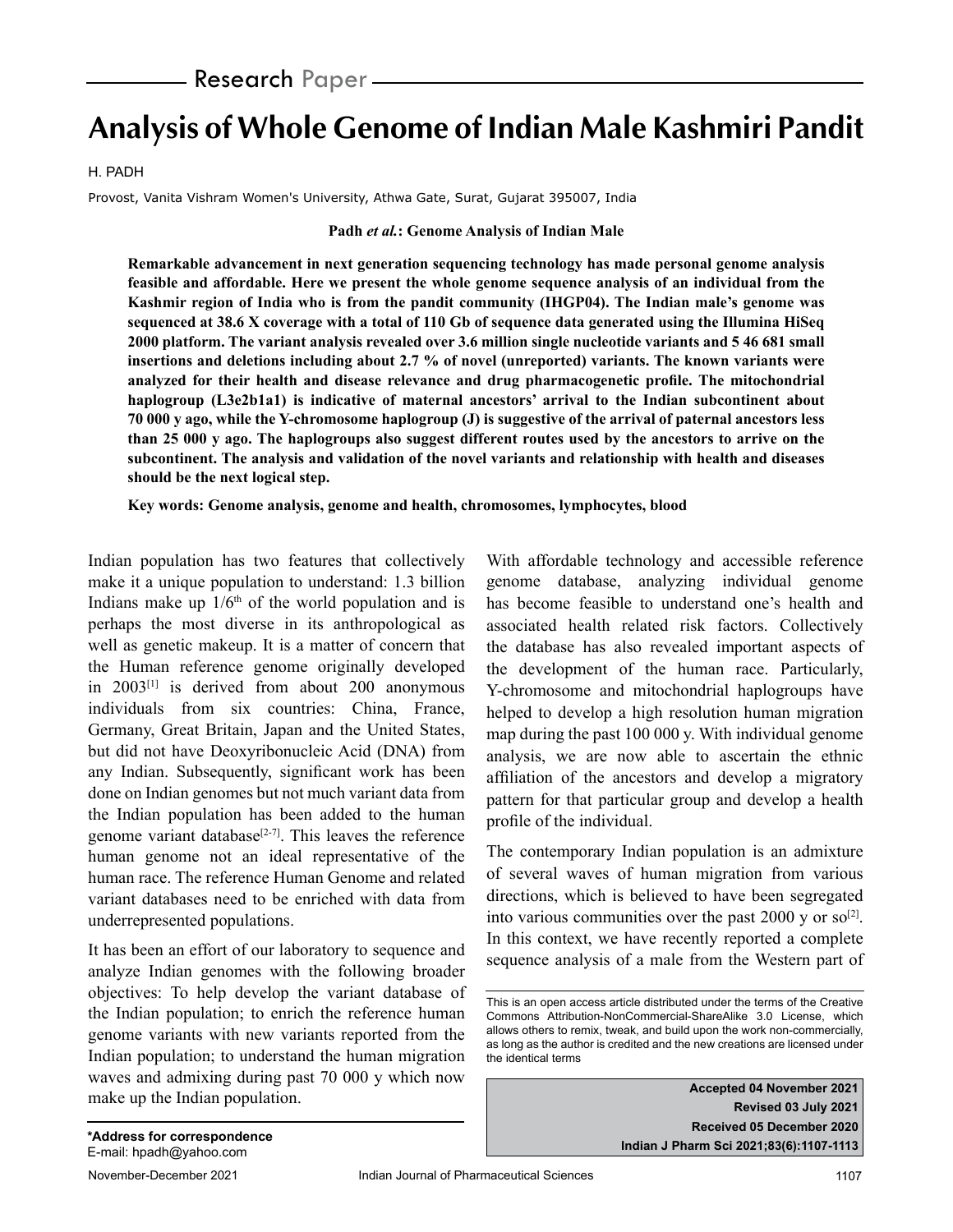India–Gujarati male (Guj genome) $[8]$ . We have also undertaken a complete sequence analysis of a South Indian female and a male from Mizoram (Northeast India) (Padh  $H^{[9]}$ ). Here we report complete DNA sequencing and analysis of the full genome from a male from North India–Kashmiri Brahmin.

The objectives of the present study were-DNA sequencing of a male Indian individual from Kashmir and analysis of the genome variants for known risk factors for health and disease; to identify unreported novel variants present in this individual; and through the analysis of mitochondrial and Y-chromosome haplogroups decipher the migratory routes as well as the time for the ancestors of this individual to reach India.

# **MATERIALS AND METHODS**

## **Sample selection and DNA isolation:**

A healthy 61 y old male individual (IHGP04) who is a Hindu Brahmin resident of Kashmir in Northern India, with no chronic disease condition was selected for this study. The institutional ethics committee approved the study and the signed informed consent was obtained from the individual before initiation of the study. After the approval, the blood sample (10 ml of the peripheral blood) was withdrawn using a heparinized needle and was collected in anticoagulant (Dipotassium Ethylenediaminetetraacetic Acid  $(K_2$  EDTA) or sodium heparin) precoated collection tubes under aseptic conditions. Genomic DNA was extracted using the phenol-chloroform method $[8-11]$ . Assessment of the isolated DNA sample was carried out in terms of quality, quantity and integrity of the DNA. The DNA quality and quantity were measured using NanoDrop 2000 (Thermo Fisher Scientific Inc., USA) and Qubit 2.0 DNA Broad Range Assay (Invitrogen, USA). The sample was also run on 1 % agarose gel to determine the quality of genomic DNA.

## **Biochemical analysis and family disease profiling:**

The basic biochemical analysis like haemogram profiling, lipid profiling [total cholesterol, triglycerides, High-Density Lipoprotein (HDL), Low-Density Lipoprotein (LDL)] and biochemical profiling (blood urea, serum creatinine, liver tests, blood and urine glucose) was performed using the manufacturer's protocol. The demographic details and the disease history profiling of the individuals and their relatives were also recorded.

## **Cytogenetic analysis:**

Chromosomal aberrations accounting for the identification of genetic diseases through the photographic representation was performed using karyotyping technique. Karyotyping was carried out using peripheral blood lymphocytes by applying standard techniques and Giemsa Banding (GTC banding) with 400-500 band resolution. No consistent structural and numerical chromosomal abnormalities were detected in the cytogenetic analysis through G-banded karyotyping chromosome imaging.

## **Library construction and sequencing:**

The isolated genomic DNA was sent to Theragen BioInstitute, the Republic of Korea for sequence analysis. After passing the quality check measures the isolated sample was processed for DNA library preparation.

Library construction: Genomic DNA was fragmented using Covaris S220 (Covaris Inc, USA) to a targeted size of 350–500 bp. The fragmented DNA was then end-repaired, ligated to Illumina TruSeq adapters and Polymerase Chain Reaction (PCR)-enriched using TruSeq DNA sample preparation kit (Illumina, USA) according to the manufacturer's protocol. The final sequencing library was quantified using KAPA kit (KAPA Biosystem, USA) on Agilent Stratagene Mx-3005p quantitative PCR (Agilent, USA). The library size was confirmed using Agilent Bioanalyzer High Sensitivity DNA Chip (Agilent, USA). The parameters of the library constructed were similar to what was published earlier.

**Whole-genome sequencing:** The resulting library obtained was sequenced using an Illumina flow cell and 202 cycles on the Illumina HiSeq 2000 platform (Illumina, USA). A total of 98 GB of raw data was generated on the sequencer for IHGP04 sample, 98.9 % of mappable reads were mapped with a mean depth of 34.6 X.

## **Alignment and variant analysis:**

**Pre-processing:** The raw data generated after the sequencing in the form of Binary Base Call (BCL) files were first converted plain-text QSeq format files, followed by FASTQ format using Illumina's BCL converter. After conversion, the pre-processing was carried out. In pre-processing, the duplicated pairend reads and reads with more than 2Ns (N bases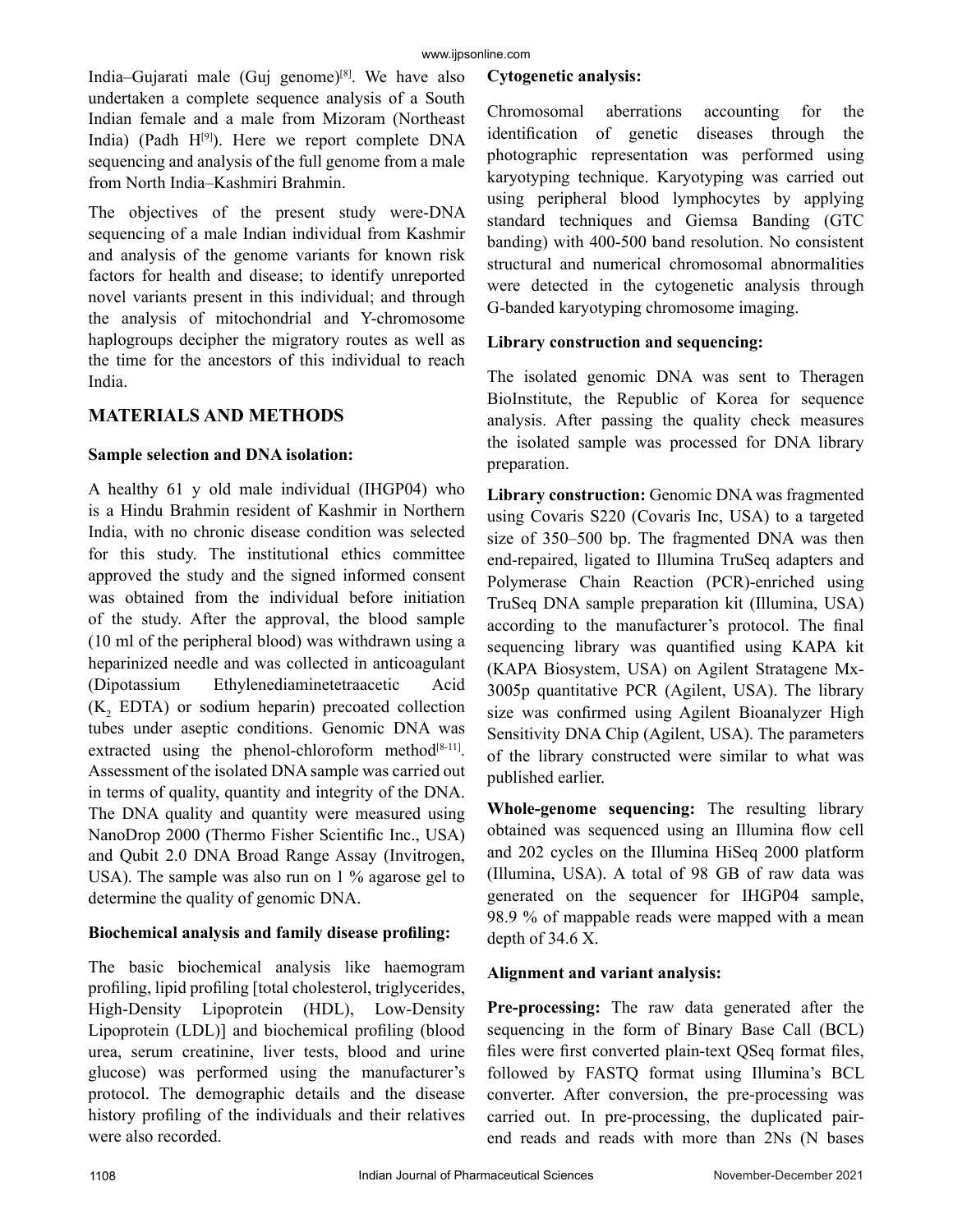representing uncalled nucleotides) were filtered. This ensured the high quality reads in the sample.

**Mapping of reads:** We first filtered low-quality reads by using Next Generation Sequencing Quality Control (NGS QC) toolkit v 2.3.3 with '-l 70 -s 20' options cutoff read length for HQ=70 %, cutoff quality score=20). After filtering, the filtered reads were aligned onto the Human Genome version 19 (hg19) using Burrows-Wheeler Alignment-Maximal Exact Match (BWA-MEM) 0.7.8 with the default option. In addition, SnpEff with dbSNP138, dbSNP142, 1000 Genomes Phase 1 release v3, and ESP6500 were used to supplement hg19. SAM files were converted to BAM files using Samtools 0.1.19. PCR duplicated reads were removed by MarkDuplicate subroutine in Picard v1.9.2 (http://broadinstitute.github.io/picard/). To increase the accuracy of variants call, IndelRealigner and BaseRecalibration in GATK v2.3.9 were used. The variants were called by GATK UnifiedGenotyper with '--heterozygosity 0.0010 -dcov 200 -stand\_call\_conf 30.0 -stand\_emit\_conf 30.0' options.

**Identification & Classification of Variants:** The identification of all the variants like Single Nucleotide Polymorphism (SNPs), Single Nucleotide Insertions and Deletions (InDel), structural variants, Copy Number Variations (CNV) and multiple nucleotide variants were carried out using the SnpEff software [(SnpEff version 3.4 (build 2013-11-23), by Pablo Cingolani]. The identified classes of variants like SNPs, InDels and multi-base Indels were subjected to classification in the form of known and Novel variations by aligning the data to dbSNP v137.

**Variant analysis:** A comprehensive list of 500 plus genes associated with various disease categories was screened and generated from the databases like Online Mendelian Inheritance in Man (OMIM), The National Center for Biotechnology Information (NCBI), SNPedia etc., The generated gene list consisted of genes associated with major diseases such as neurological disorders, cardiovascular diseases, cancer, diabetes, obesity, asthma and allergy. In addition, genes involved in drug metabolism and nutrigenomics were included in the data set.

The known SNPs in the coding region of the sample (IHGP04) were analyzed using the comprehensive gene list to assess the presence of the potential risk variants involved in the disease susceptibility.

The amino acid position of the novel variants in the coding region of disease-associated genes was determined using NCBI. The novel variants were then evaluated for their Polymorphism Phenotyping  $v2$  (Polyphen score)<sup>[12]</sup> to predict the variants with significant damaging/deleterious effects.

## **RESULTS AND DISCUSSION**

The isolated human DNA sample (IHGP04) was subjected to Whole Genome Sequencing (WGS) using Illumina HiSeq 2000. A total of 98 Gb of sequence data (736 million high-quality pair-end reads of length 101 bp) was generated for the analysis. The sequence data thus generated was then aligned to the human genome reference v37.1 (hg19). Out of the total reads generated, 98.9% of the reads were successfully mapped with an average of 38.6 X coverage of the human reference genome (Table 1).

The sample IHGP04 was aligned with the human genome reference v37.1 (hg19) for identification of variants (includes SNPs, Indels, CNVs and SV), as shown in Table 2A, Table 2B and Table 2C. In total 3 608 953 Single Nucleotide Variants (SNVs) and

**TABLE 1: PREPROCESS DATA STATISTICS SUMMARY**

| <b>Total Reads</b>        | 736 428 860 |
|---------------------------|-------------|
| Read Length (bp)          | 150         |
| Total yield (Mbp)         | 110 464     |
| Reference size (Mbp)      | 2858        |
| Throughput mean depth (X) | 38.60       |
| De-duplicated reads       | 695 64 382  |
| Mappable Reads            | 659 280 879 |

### **TABLE 2A: VARIANT ANALYSIS**

|                            | <b>SNPs</b>  | Small<br>insertions | Small<br>deletions |
|----------------------------|--------------|---------------------|--------------------|
| Variants                   | 3 608<br>953 | 273 806             | 272 875            |
| Synonymous variants        | 11 548       |                     |                    |
| Non-synonymous<br>variants | 10 267       |                     |                    |
| Splicing variants          | 256          |                     |                    |
| Stop gained                | 66           |                     |                    |
| Stop loss                  | 46           |                     |                    |
| Frame shift                | 346          |                     |                    |
| Found in dbSNP138, %       | 96.3         |                     |                    |
| Found in dbSNP142, %       | 97.3         |                     |                    |
| Het/Hom ratio              | 1.67         |                     |                    |
| Ts/Tv ratio                | 2.0771       |                     |                    |

#### **TABLE 2B: COPY NUMBER VARIANT**

|                          | No. of Variants |
|--------------------------|-----------------|
| Copy number gains (>2)   | 618             |
| Copy number losses $(2)$ | 380             |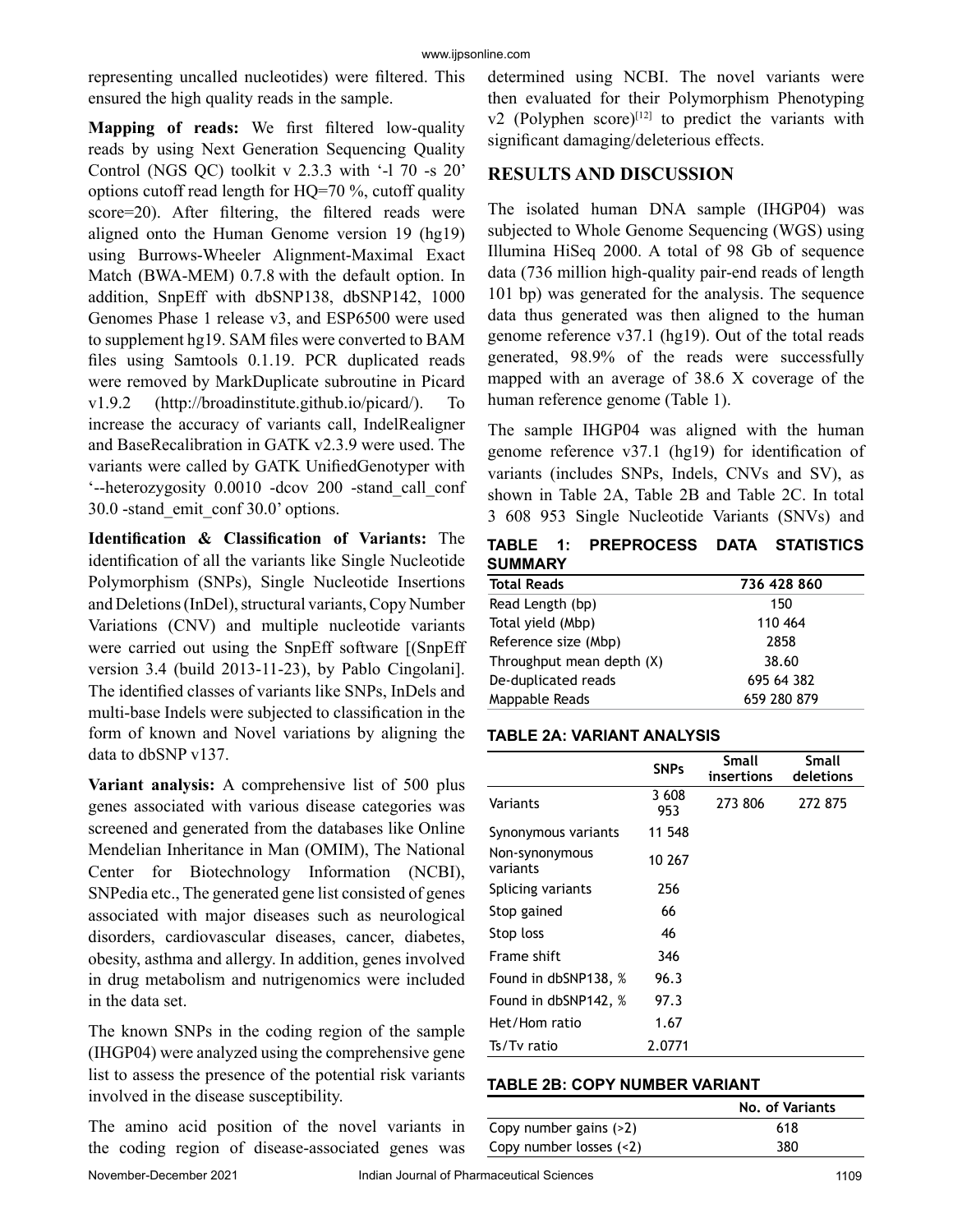546 681 small INDELs were identified in the IHGP04 genome. To get the estimate of novel variants, the SNVs were compared with those of the dbSNP 138 database. Out of the total 3 642 767, 96.3 % SNVs were reported in the dbSNP 137 database and subsequently, 97.6 % were found in dbSNP142. Total of 208 604 novel SNV and 68 354 novel INDELs were identified. Further classification of the SNVs showed 18 631 were homozygous and 32 961 were heterozygous in intragenic regions. Apart from SNVs, a total of 3545 short indels (up to  $\pm 20$  bases) were identified in intragenic homozygous state and 6714 heterozygous INDELs were also identified, of which 789 were novel INDELs in the intragenic region. These and other characterizations of the variants are provided in Table 3. The genome also contained larger structural variants including inversions, translocations and duplication which are listed in Table 2C.

Coding SNPs (cSNPs) may lead to amino-acid substitution in proteins encoded by the gene. Out of a total of 24 620 cSNPs in the IHGP04 genome, 12 091 were identified as non-synonymous substitutions (nsSNPs), of which about one-third were homozygous SNPs. In addition, 685 novel SNPs were of the nsSNPs

|  | <b>TABLE 2C: STRUCTURAL VARIANTS</b> |  |
|--|--------------------------------------|--|
|--|--------------------------------------|--|

| SV type             | No. of Variants |  |  |
|---------------------|-----------------|--|--|
| <b>Duplications</b> | 79              |  |  |
| Insertions          | 2173            |  |  |
| Deletions           | 5229            |  |  |
| <b>Inversions</b>   | 88              |  |  |
| Translocations      | 130             |  |  |

category. Any possible significance of nsSNPs needs to be analyzed to determine the contribution to phenotype. Among the novel INDELs, 74 indels were found in the coding region (Table 3).

Based on analyses several variants in the non-coding intragenic regions can also be 'probably damaging'[12-14]. Novel variants need to be thoroughly analyzed for their locations in the coding region, possible effect on the structure-function of the putative proteins and overall impact on the phenotype. The frequency of the occurrence of the novel variants in the target population should be ascertained.

Mitochondrial DNA (mtDNA) sequence is widely used to understand the maternal genetic and migration history of human populations<sup>[15]</sup>. Variation in the mtDNA sequence has been analyzed in the human population, both in terms of evolution and population dispersals and in terms of the role that mtDNA mutations play in human disease<sup>[16-19]</sup>. The analysis of the IHGP04 mitochondrial genome (16 569 bp) showed that it had 41 SNPs as compared to the Cambridge Reference Sequence  $(rCRS)^{[17]}$ . The haplogroup analysis of the mitochondrial sequence was carried out using Mito Tool (http://www.mitotool.org/)[20-22] that revealed L3e2b1a1 haplogroup to be the most related haplogroup for IHGP04. L3 haplogroup is found in the Indian subcontinent, particularly in the southern and eastern parts of India. The members of this group are believed to be the earliest arrival on the subcontinent directly from Africa probably through the coastal route and spread further to the Australian Aboriginal population.



**Fig. 1: Illustration of tracking maternal and paternal ancestry through analysis of mitochondrial and Y-chromosome haplogroups, respectively. Mitochondrial DNA sequence analysis pointed to L3 group which is expected to be the earliest entrants to the subcontinent. They perhaps came directly from Africa through coastal route. Paternal haplogroup was J group which is also abundant in Middle-East, Northern Africa, Southern Europe and West Asia. Its entry into the subcontinent is dated around 20 000 y ago. The inset picture depicts distribution of J haplogroup.**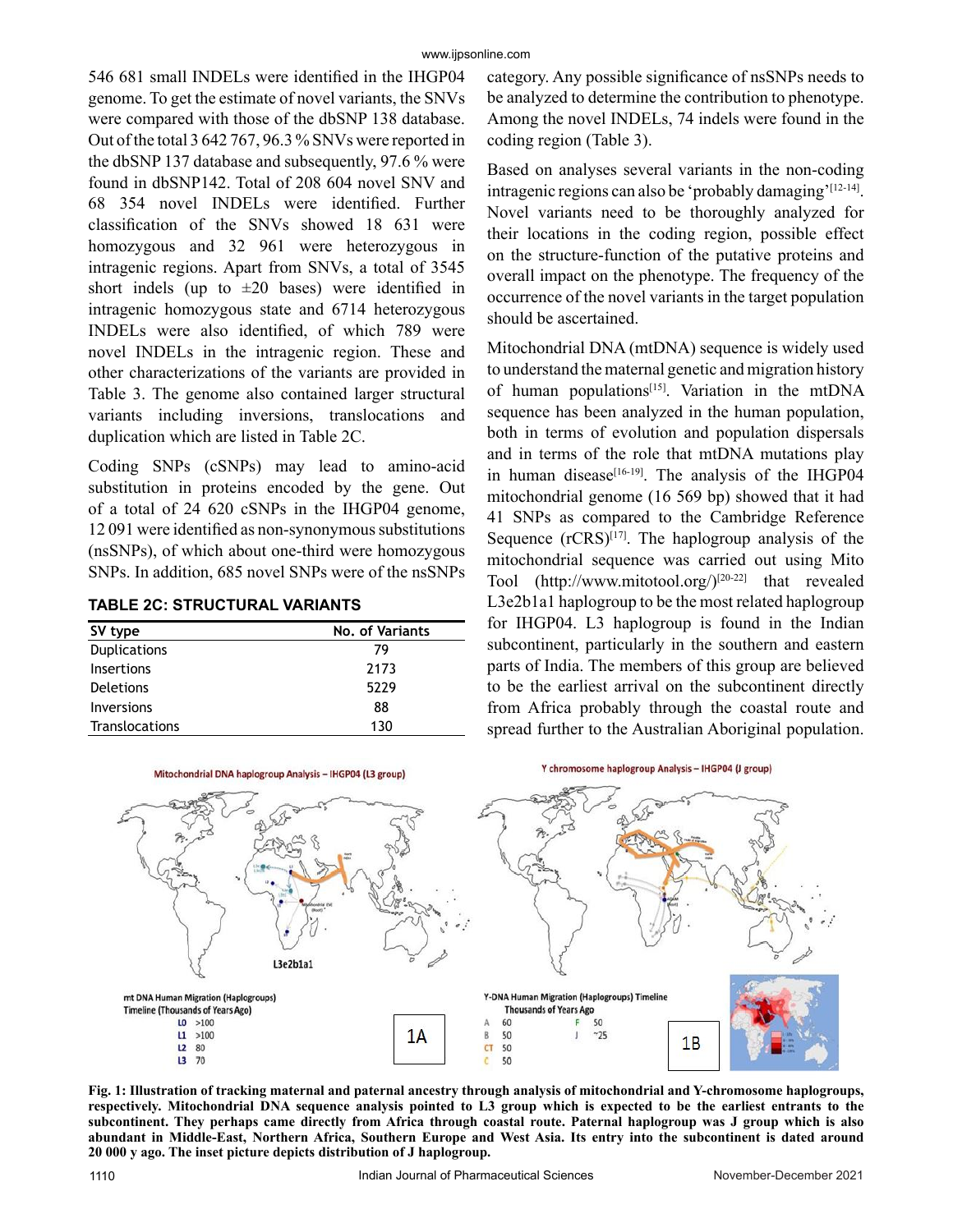www.ijpsonline.com

| TABLE 3: VARIANT MAPPING STATISTICS |
|-------------------------------------|
|-------------------------------------|

|                            | <b>SNP</b> |              |           | <b>InDel</b> |              |                    |
|----------------------------|------------|--------------|-----------|--------------|--------------|--------------------|
| IHGP04                     | Homozygous | Heterozygous | Novel SNP | Homozygous   | Heterozygous | <b>Novel INDEL</b> |
| Total                      | 1 495 832  | 25 83 170    | 2 08 7 96 | 2 80 604     | 4 93 0 97    | 68 354             |
| <b>INTERGENIC</b>          | 830 954    | 14 27 671    | 1 25 346  | 1 46 7 33    | 2 48 154     | 35 749             |
| <b>INTRAGENIC</b>          | 18 631     | 32 961       | 1777      | 3545         | 6714         | 789                |
| <b>UPSTREAM</b>            | 36 878     | 67 479       | 6718      | 8305         | 14 3 5 7     | 2388               |
| <b>DOWNSTREAM</b>          | 41 323     | 79 606       | 7571      | 9147         | 17 158       | 2517               |
| UTR 5 PRIME                | 1552       | 2807         | 276       | 303          | 317          | 89                 |
| UTR 3 PRIME                | 8940       | 15 692       | 1294      | 2199         | 3 8 0 5      | 398                |
| <b>INTRON</b>              | 545 130    | 9 32 742     | 63 764    | 1 09 631     | 2 01 3 94    | 26 222             |
| Noncoding exon variant     | 3761       | 8255         | 892       | 493          | 883          | 128                |
| Synonymous mutation        | 4488       | 8041         | 473       | 0            | 0            | 0                  |
| Non-synonymous<br>mutation | 4175       | 7916         | 685       |              |              | 0                  |
| Indels in coding region    | 0          | 0            | 0         | 247          | 314          | 74                 |

The timeline of arrival in India is about 70 000 y back (http://www.eupedia.com/europe/Haplogroup\_J\_ mtDNA.shtml) (fig. 1A).

Similarly, the Y haplogroup was calculated using the Y-chromosome DNA sequence SNP index (http://www. isogg.org/tree/ISOGG\_YDNA\_SNP\_Index.html) and the variants for IHGP04 individual. J haplogroup was determined for the IHGP04 sample (fig. 1B), which is found in southern Europe, the Northern Sub-Saharan region around the Mediterranean Sea, along with West Asia and the Indo-European belt<sup>[22-24]</sup>. The arrival of this haplogroup members in India is estimated to be later than 20 000 y back through land routes from the North-West region. Drastically different ancestors of the maternal and paternal lineages, in terms of the time of arrival and the haplogroups, indicate extensive admixing of the populations on this continent. Earlier, we have analyzed the genome of the Gujarati male from the western region of India[8]. In that particular case, the haplogroup migration pattern for both mtDNA and Y chromosome followed a similar timeline and route of migration<sup>[8,22-24]</sup>.

The analysis of the Copy Number Variation (CNV) was carried out using the readDepth program. This program detects CNVs by measuring the depth of coverage. The CNV in terms of gene loss and gene gain was reported for the IHGP04 sample. Out of the total 998 CNVs, the genome contained a total of 380 deleted genes (copy number <2) and 618 duplicated genes (copy number >2), shown in Table 2B.

To have a health profile of an individual, the cSNPs identified in the IHGP04 genome were annotated using several databases like OMIM, SNPedia, Human Gene Mutation Database (HGMD) and others[25-31]. A comprehensive list of 500 plus genes and their variants

that have been associated with disease susceptibility or risk was developed. Further, all the variants of the IHGP04 genome were analyzed, which revealed susceptibility to hypertension, lung cancer, heart disease and others. The variant genes and their correlation to health and disease are listed in Table 4. The individual has a lower risk of Alzheimer's and dementia due to variants in the Cholesteryl Ester Transfer Protein (CETP) gene.

The genetic variants (SNPs) present in an individual can be used for the prediction of adverse drug reactions and also manage the effective dose of drugs prescribed. To understand the pharmacogenomic profile of IHGP04 individual, the variants (SNPs) present in the genome were annotated based on the published literature relevant to pharmacokinetic and pharmacodynamics relevance<sup>[32-34]</sup>. Upon analysis, we found the genome to have several SNPs associated with the metabolism of or response to various drugs. The variant analysis suggests that the person may have a better response to the drug Repagalinide in case of type 2 diabetes and may have a reduced risk of nephrotoxicity to cisplatin therapy. Some of the relevant profile parameters are listed in Table 4.

With technology becoming accessible and affordable, individual genome analysis is becoming a reality. The outcome from such exercise is important to the individual to glimpse at one's genetic background and impact on one's health. A large number of unreported new and novel variants were present in the individual (208 796 SNPs and 68 354 Indels). The novel variants add to the database for human genetic variants. This study is particularly important because the human genetic variant database does not contain adequate representation from people of the Indian subcontinent,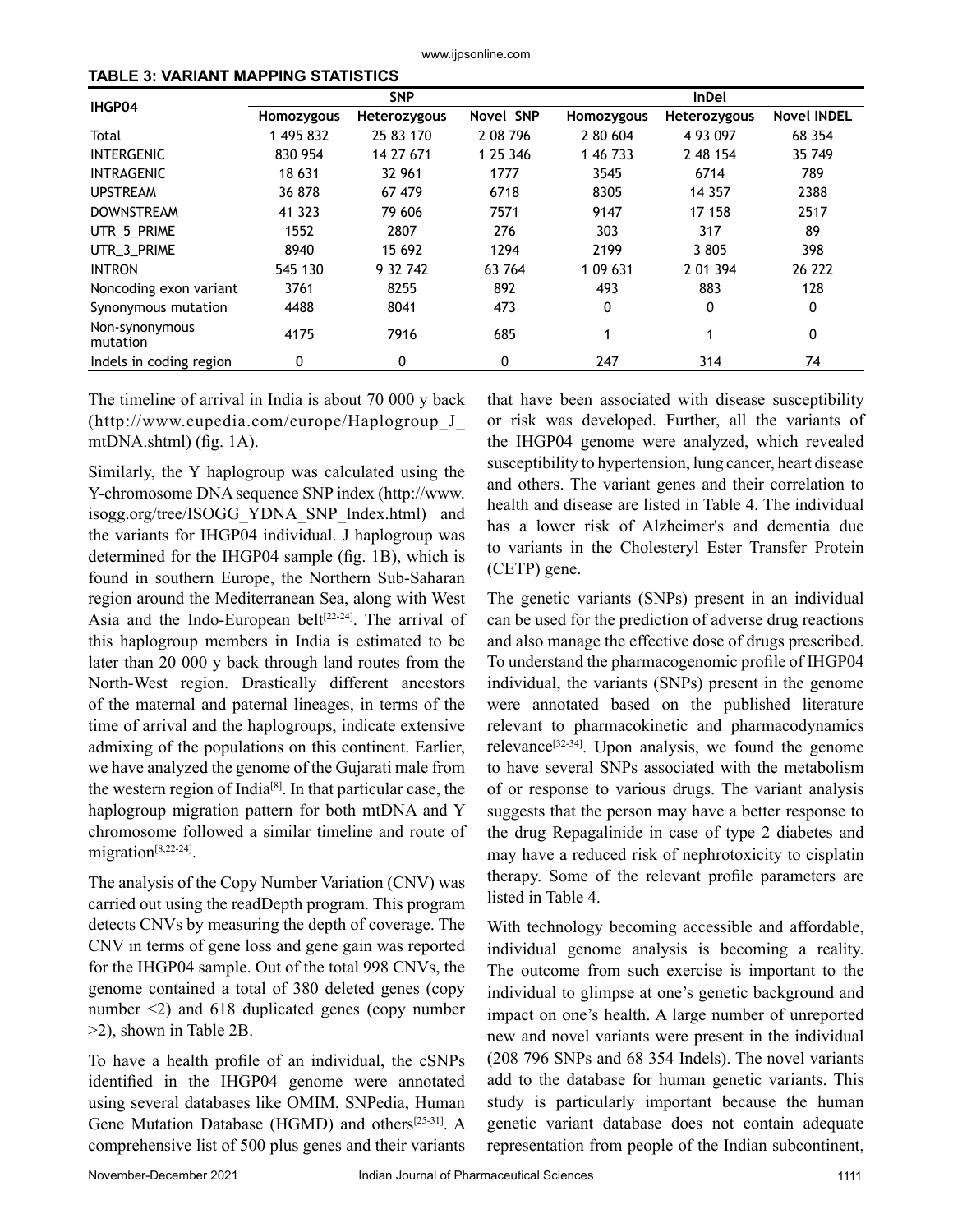#### **TABLE 4: DISEASE ASSOCIATION AND DRUG RESPONSE PREDICTION IN GENOME IHGP04**

| Disease profile                  |                                                                                     |
|----------------------------------|-------------------------------------------------------------------------------------|
| Increased risk                   |                                                                                     |
| AGT, CYP4A11                     | Higher hypertension risk                                                            |
| HNF1A, MMP9, XPC                 | ~2X increased lung cancer risk                                                      |
| LRP8, SNX19, GIPR & ROS1         | Increased risk for heart disease; better response to statins for SNX19              |
| HCRTR <sub>2</sub>               | 2-6X increased risk for cluster headaches                                           |
| TAS2R38                          | possible unable to taste bitter                                                     |
| ATF4                             | 1.78X increased risk for schizophrenia in males                                     |
| NAT <sub>2</sub>                 | Increased risk of hearing loss                                                      |
| EDA2R                            | Increased risk of baldness                                                          |
| ERAP1                            | Higher risk for spondylitis                                                         |
| ERAP2                            | 1.3X increased risk for preeclampsia in most population                             |
| FAM71F1                          | >2X increased risk of familial obesity                                              |
| <b>Protection/reduced risk</b>   |                                                                                     |
| <b>CEPT</b>                      | Lower risk of dementia and Alzheimer's                                              |
| Pharmacogenomics profile         |                                                                                     |
| KCNJ11                           | Better response to Repaglinide in case of T2D                                       |
| SLC <sub>22</sub> A <sub>2</sub> | may have reduced risk to nephrotoxicity in response to cisplatin treatment          |
| HSPA1L                           | May be protective against adverse reaction to carbamazepine                         |
| KIF <sub>6</sub>                 | May have increased risk for adverse cardiovascular events when treated with statins |

which makes up approximately  $1/6<sup>th</sup>$  of the world population. More analysis of individual genomes from the underrepresented populations will eventually make the human genome database "complete" representing the entire human population. Analysis of mitochondrial DNA and Y-chromosome indicate timeline and route of human migration as revealed from the present analysis. Indian population is an admixture of several waves of migration for 80 000 y; it is therefore not possible to have a representative Indian genome. The current analysis has picked one individual from the Kashmir region of the North-Northwest part of India. Many more genome analyses across the country would help us to develop a better pic of the genetic background of Indians, which may help in the development of a better health policy of the nation.

### **Acknowledgments:**

The author is indebted to Suhani Almal for analysis of some results; Milee Agarwal, Sweta Patel for their advice during the initial phase of the project; Je Hoon Jun and Jong Bhak of Personal Genomics Institute, Genome Research Foundation, Suwon, Republic of Korea. Financial support from GSBTM is gratefully acknowledged.

## **Conflict of interests:**

The authors declared no conflicts of interest.

### **REFERENCES**

- 1. Lander ES, Linton LM, Birren B, Nusbaum C, Zody MC, Baldwin J, *et al.* Initial sequencing and analysis of the human genome. Nature 2001;409:860-921.
- 2. Basu A, Sarkar-Roy N, Majumder PP. Genomic reconstruction of the history of extant populations of India reveals five distinct ancestral components and a complex structure. Proc Natl Acad Sci 2016;113(6):1594-9.
- 3. Abecasis GR, Altshuler D, Auton A, Brooks LD, Durbin RM, Gibbs RA, *et al.* 1000 Genomes Project Consortium. A map of human genome variation from population scale sequencing. Nature 2010;467(7319):1061-73.
- 4. 1000 Genomes Project Consortium. An integrated map of genetic variation from 1092 human genomes. Nature 2012;491(7422):56-65.
- 5. The Indian genome variation database (IGVdb): a project overview. Hum Genet 2005;118(1):1-11.
- 6. Indian Genome Variation Consortium. Genetic landscape of the people of India: a canvas for disease gene exploration. J Genet 2008;87:3-20.
- 7. Narang A, Roy RD, Chaurasia A, Mukhopadhyay A, Mukerji M, Dash D. Indian Genome Variation Consortium. IGVBrowser–a genomic variation resource from diverse Indian populations. Database 2010;2010.
- 8. Almal S, Jeon S, Agarwal M, Patel S, Patel S, Bhak Y, *et al.* Sequencing and analysis of the whole genome of Indian Gujarati male. Genomics 2019;111(2):196-204.
- 9. Padh H. Sequencing and comparative genome analysis of three Indians. Mamm Genome 2021:1-2.
- 10. Almal SH, Padh H. Frequency distribution of autoimmunity associated FCGR 3B gene copy number in Indian population. Int J Immunogenet 2015;42(1):26-30.
- 11. Maniatis T, Fritsch EF, Sambrook J. Molecular Cloning: A Laboratory Manual (New York, Cold Spring Harbor Laboratory); 1982.